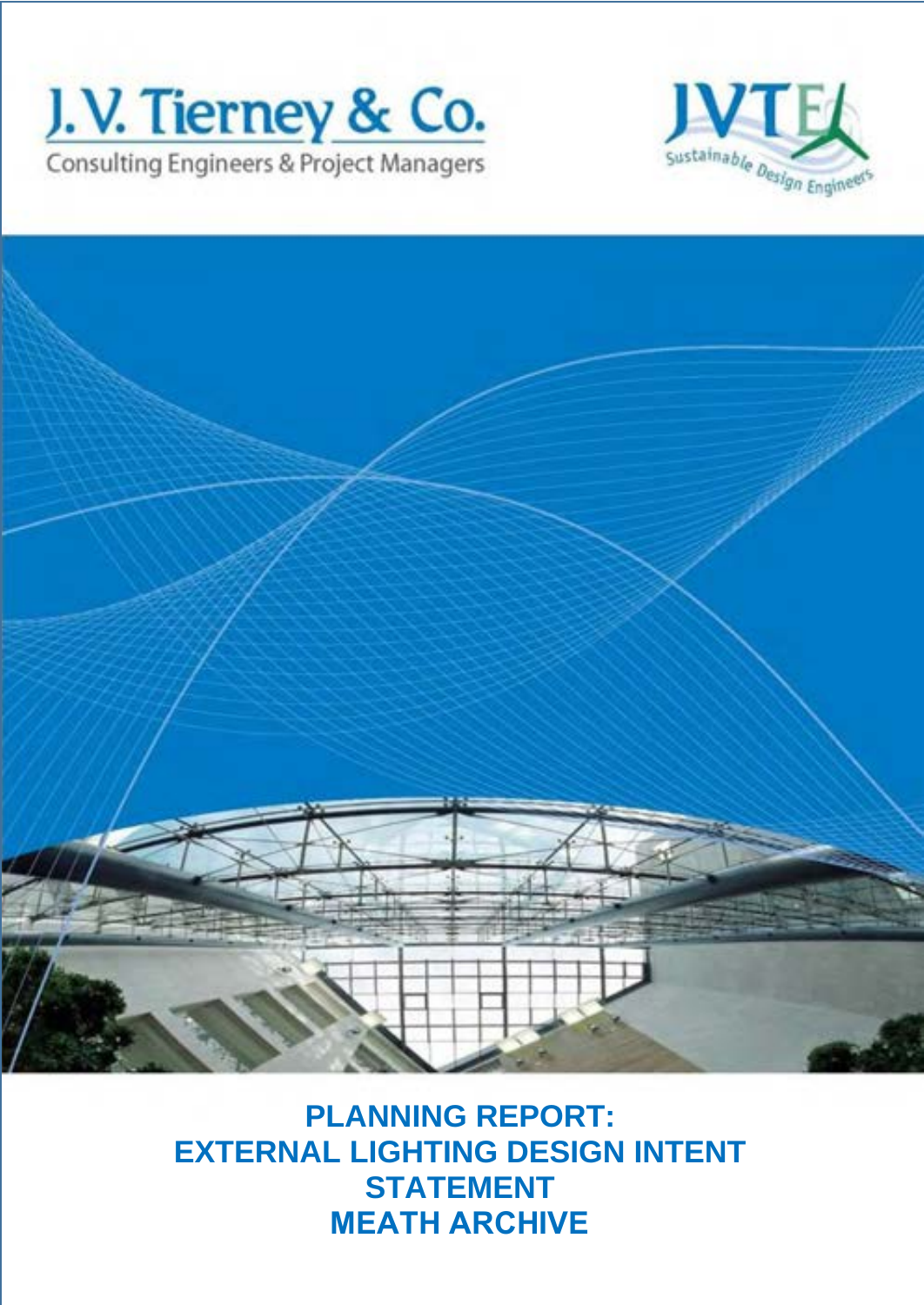

### **MEATH COUNTY ARCHIVE**

## **MEATH COUNTY COUNCIL**

## **EXTERNAL LIGHTING DESIGN INTENT STATEMENT**

**FOR** 

**PLANNING STAGE** 

**March 2022**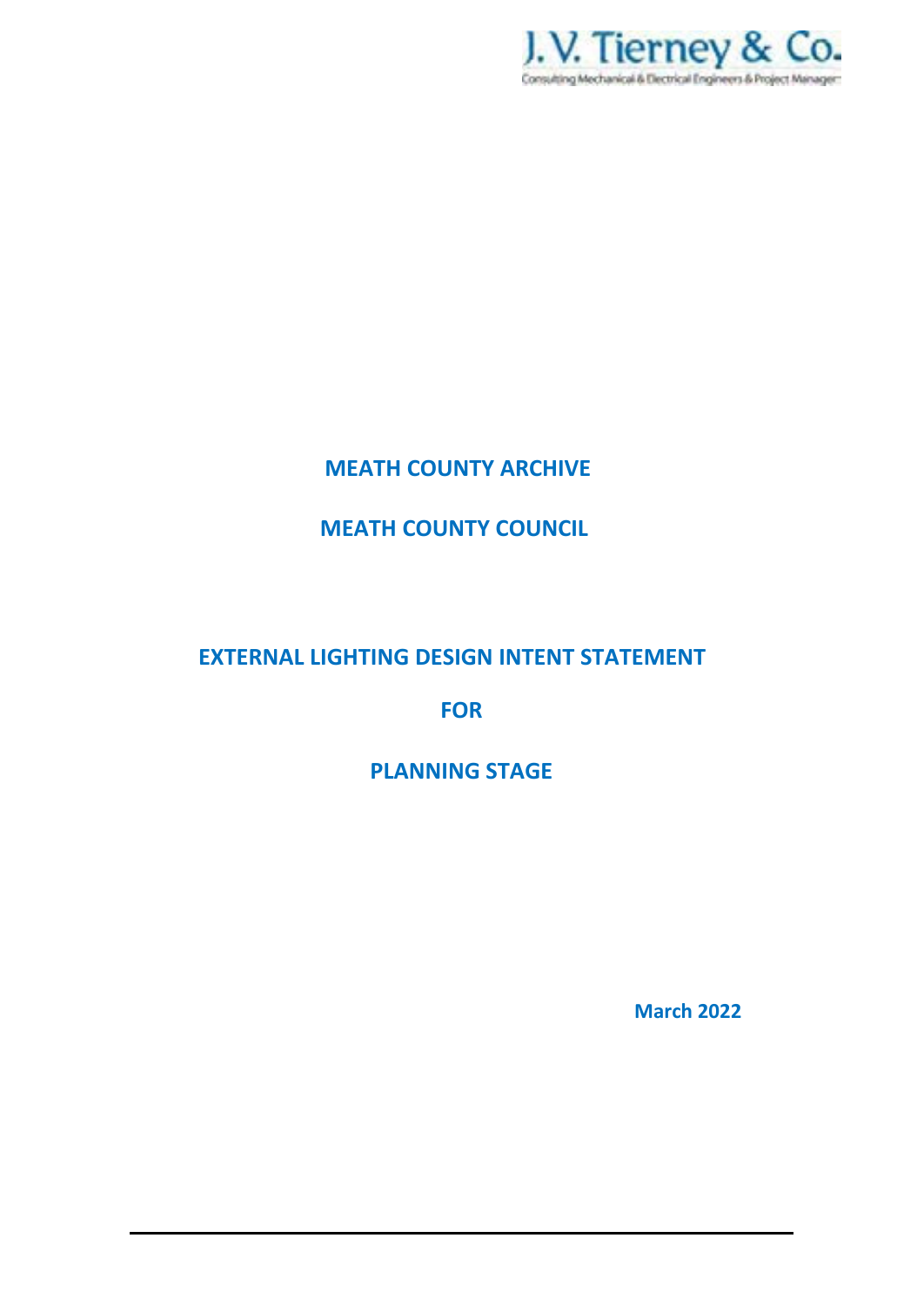# **Contents**

### **Page No.**

| 1. Introduction                              | 4 |
|----------------------------------------------|---|
| 2. Standards and Regulations                 | 4 |
| 3. Light Pollution - Overview                | 5 |
| 4. Environmental Classification              | 5 |
| 5. Obtrusive Light Levels                    | 6 |
| 6. External Lighting - Design Classification | 6 |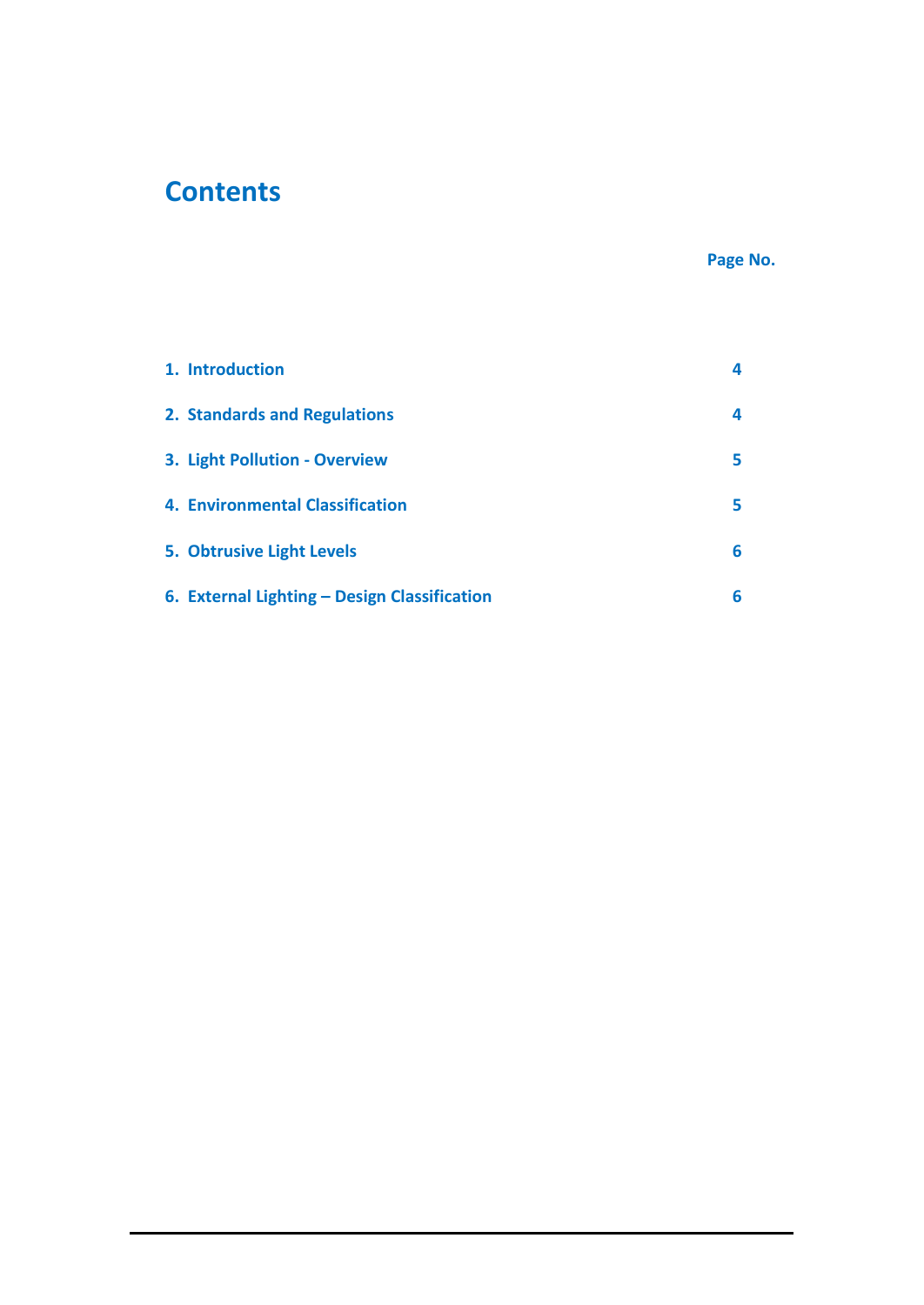#### **1 INTRODUCTION**

This report outlines the design approach proposed for the external lighting installations at the Proposed New Meath County Archive and takes into consideration the **employer's** requirements, and standards as listed below.

#### **2 STANDARDS AND REGULATIONS**

As Lighting Designers, the Site Lighting scheme, shall be based on best practice and,

more importantly National & International Industry Standards, incorporating the following;

- Guide to Obtrusive light, The ILP Guidance Notes for the Reduction of Obtrusive Light GN01:2011
- Building Research Establishment Information Paper DG 529 Obtrusive Light from Proposed Developments (2013)
- Guidance Notes For The Reduction Of Obtrusive Light' Institution of Lighting Engineers, 2011
- Guide on the Limitation of the Effects of Obtrusive Light from Outdoor Lighting Installations
- Energy & Efficiency & Performance Standard for Light Bulbs, Public Consultation Document, October 2008
- National Rules for Electrical Installations, Electro-Technical Council of Ireland 2008 (including recent Amendments)
- BS 5489 (2013) Code of Practice for the Design of Road Lighting Part 1:
- Lighting Roads and Public Amenity Areas
- IS EN 12464-2, 2014 'Lighting for Work Places. Outdoor work places'
- IS EN 13201 (2015) Road Lighting Part 2: Performance Requirements,
- CIBSE / SLL Lighting Handbook, 2012.
- S.I. 151 of 2011
- Building Control (Amended) Regulations 2014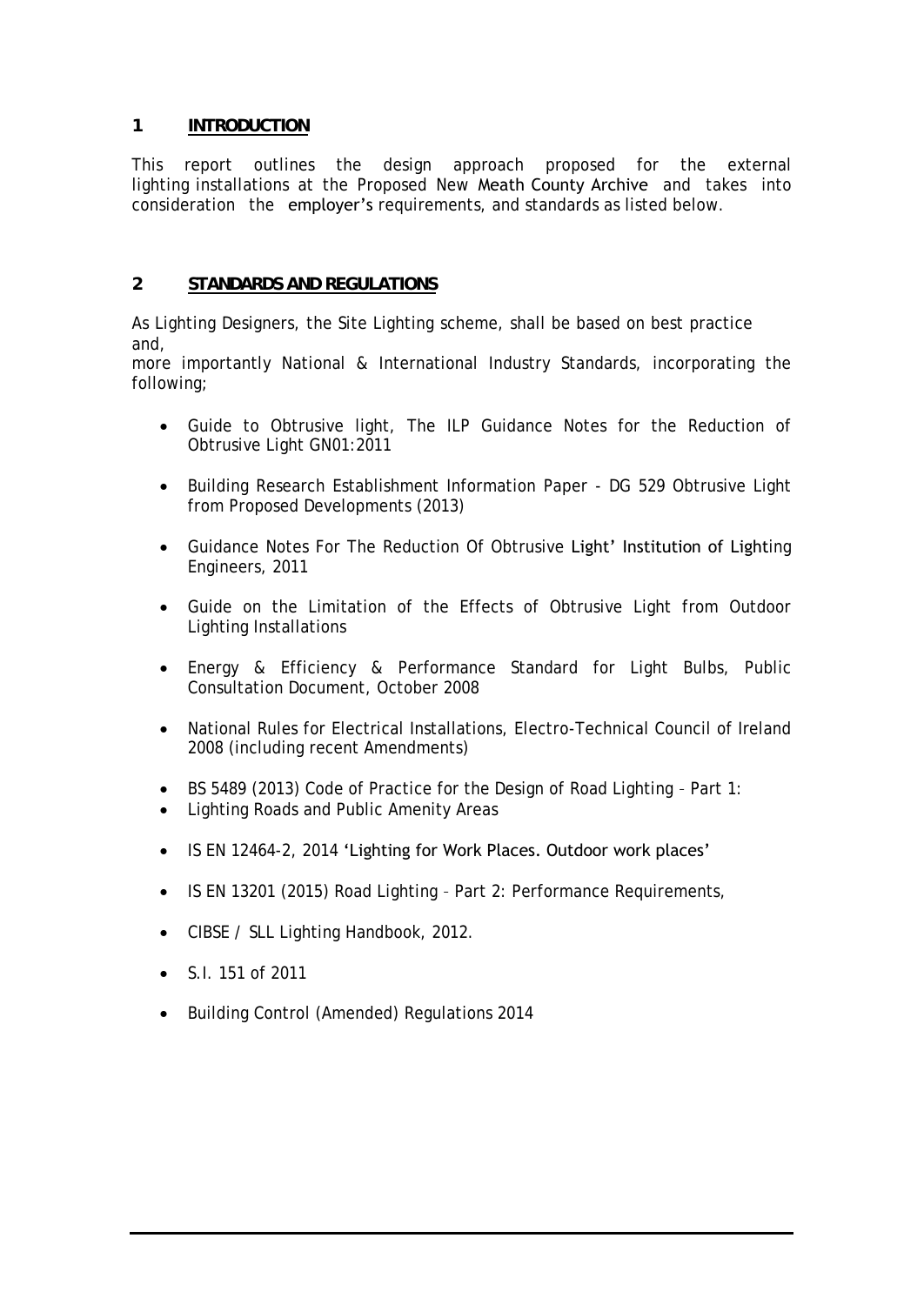#### **3 LIGHT POLLUTION – OVERVIEW**

Light pollution is a recognized statutory nuisance. Obtrusive light from floodlighting within the site boundary onto adjacent roads and local wild-life district shall be minimized taking into consideration the following; (a) sky glow (direct upward waste light), (b) light trespass (intrusive light and light into windows/windscreens), over illumination, glare (source intensity) and clutter. Refer to Illustration 1.



#### **4 ENVIRONMENTAL CLASSIFICATION**

Predictive modeling shall be undertaken to study, identify and reduce potential light pollution from the proposed site to achieve compliance with ILE Guidance Notes, Environmental Zone E4.

| Table 1: Environmental zone descriptions in ILP guidance <sup>ntit</sup> |                                  |                                                            |  |  |  |
|--------------------------------------------------------------------------|----------------------------------|------------------------------------------------------------|--|--|--|
| Category                                                                 | Lighting environment.            | Examples                                                   |  |  |  |
| E0                                                                       | Dark.                            | UNESCO Starfight Reserves, IDA Dark Sky Parks              |  |  |  |
| f                                                                        | intrinsically dark landscapes    | National parks, areas of outstanding national beauty, etc. |  |  |  |
| 12                                                                       | ow district brightniess annas    | itural, small village or relatively dark urban locations.  |  |  |  |
| H                                                                        | Medium district brightness areas | small town centres or urban locations                      |  |  |  |
|                                                                          | High district brophtness areas.  | Township centres with high loves of night-time activity    |  |  |  |

<sup>(</sup>BRE, 2013, p.4)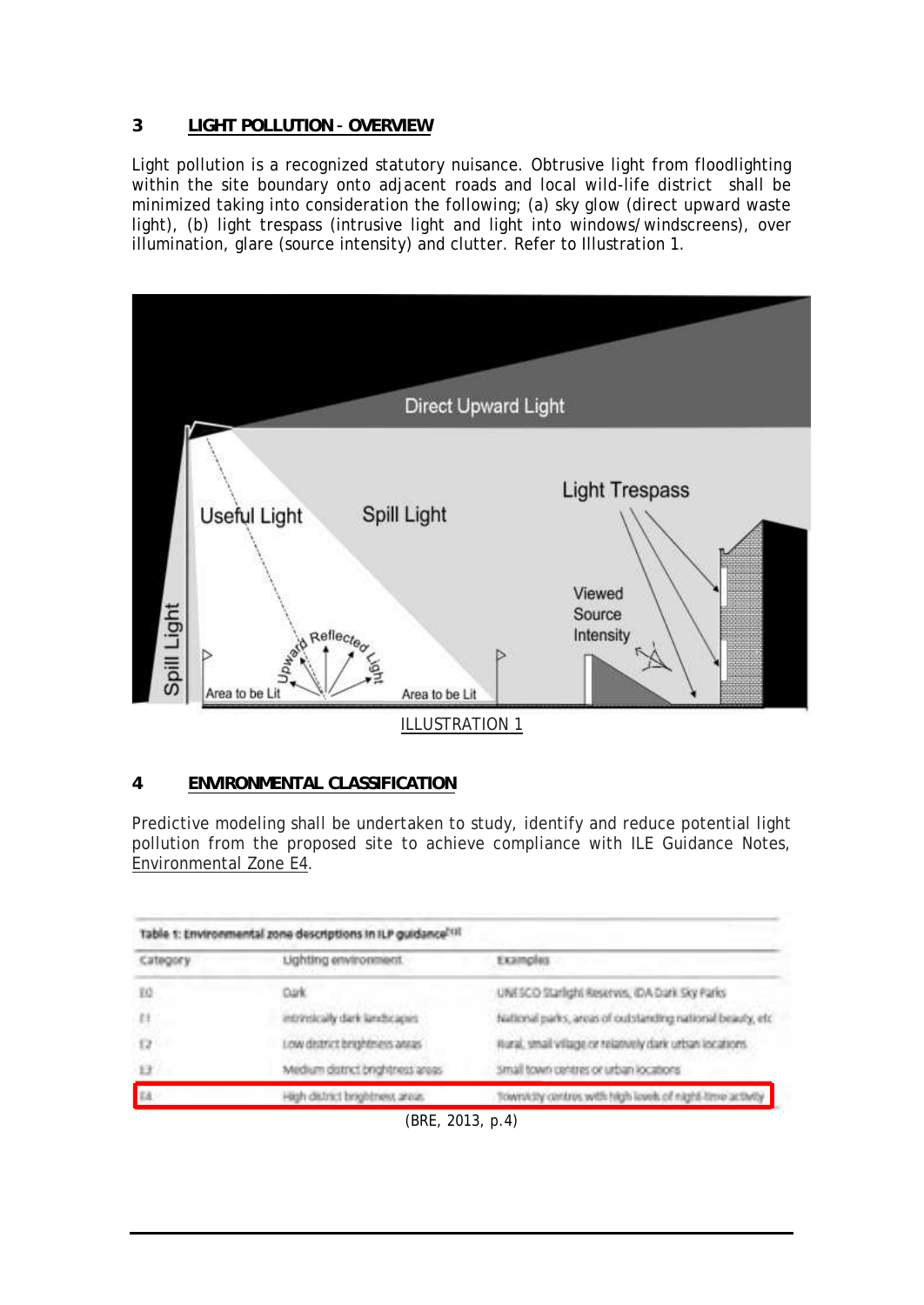#### **5 OBTRUSIVE LIGHT LEVELS**

In accordance with the ILE/ILP Guidance Notes, the Environmental Zone will be designed to Classification E4, i.e. medium district brightness, with a maximum sky glow (URL) of 15%, light trespass (onto windows of adjoining properties) of between 5 to 25 lux (pre and post curfew).

Potential problems from glare and over-illumination shall be evaluated and addressed to ensure that the design intent proposals include for high quality optics coupled with aiming and commissioning to mitigate against potential light spill and sky glow issues, as part of the detailed design process.

| Obtrusive light limitations for exterior lighting installations |                          |                                        |             |                            |             |                                            |  |  |
|-----------------------------------------------------------------|--------------------------|----------------------------------------|-------------|----------------------------|-------------|--------------------------------------------|--|--|
| Environmental                                                   | Sky glow ULA<br>dmax 563 | Light trespass into windows<br>E, Bax3 |             | Source Intensity<br>00xcd0 |             | <b>Building</b><br>tuminance<br>pre-curfew |  |  |
| ZOZIA                                                           |                          | Pre-curfow                             | Post-rurlew | Pre-curiew                 | Post-curfew | Average L<br>(ratme)                       |  |  |
| EO.                                                             |                          |                                        |             |                            |             |                                            |  |  |
| EI                                                              |                          |                                        | 14          | 25                         |             |                                            |  |  |
| Ð                                                               | 25                       | $\mathcal{C}$                          |             | 75                         | ūš.         |                                            |  |  |
| 13                                                              | 5.0                      | 10                                     |             | 10                         | 1.0         | 50                                         |  |  |
|                                                                 | 15.0                     | 25                                     |             | 25                         | 25          |                                            |  |  |
|                                                                 |                          |                                        |             |                            |             |                                            |  |  |

(BRE, 2013, p.5)

It may be noted also that illumination spill calculations shall not take into consideration landscaping proposals which are intended to provide visual screening between adjacent properties and areas of illumination. Landscaping screening (trees) will further reduce light trespass below the required levels.

#### **6 EXTERNAL LIGHTING – DESIGN CLASSIFICATION**

It is declared that the Class of Road Lighting design shall be based on "P1" requirements, as stipulated in I.S. EN 13201-2:2015, Clause 6 which is intended for "intended for pedestrians and pedal cyclists on footways, cycleways, emergency lanes and other road areas lying separately or along the carriageway of a traffic route, and for residential roads, pedestrian streets, parking places, schoolyards etc" (I.S. EN 13201-2:2003, p.11).

Minimum maintained illuminance levels shall be designed to achieve between 5 and 15 lux, measured at road level.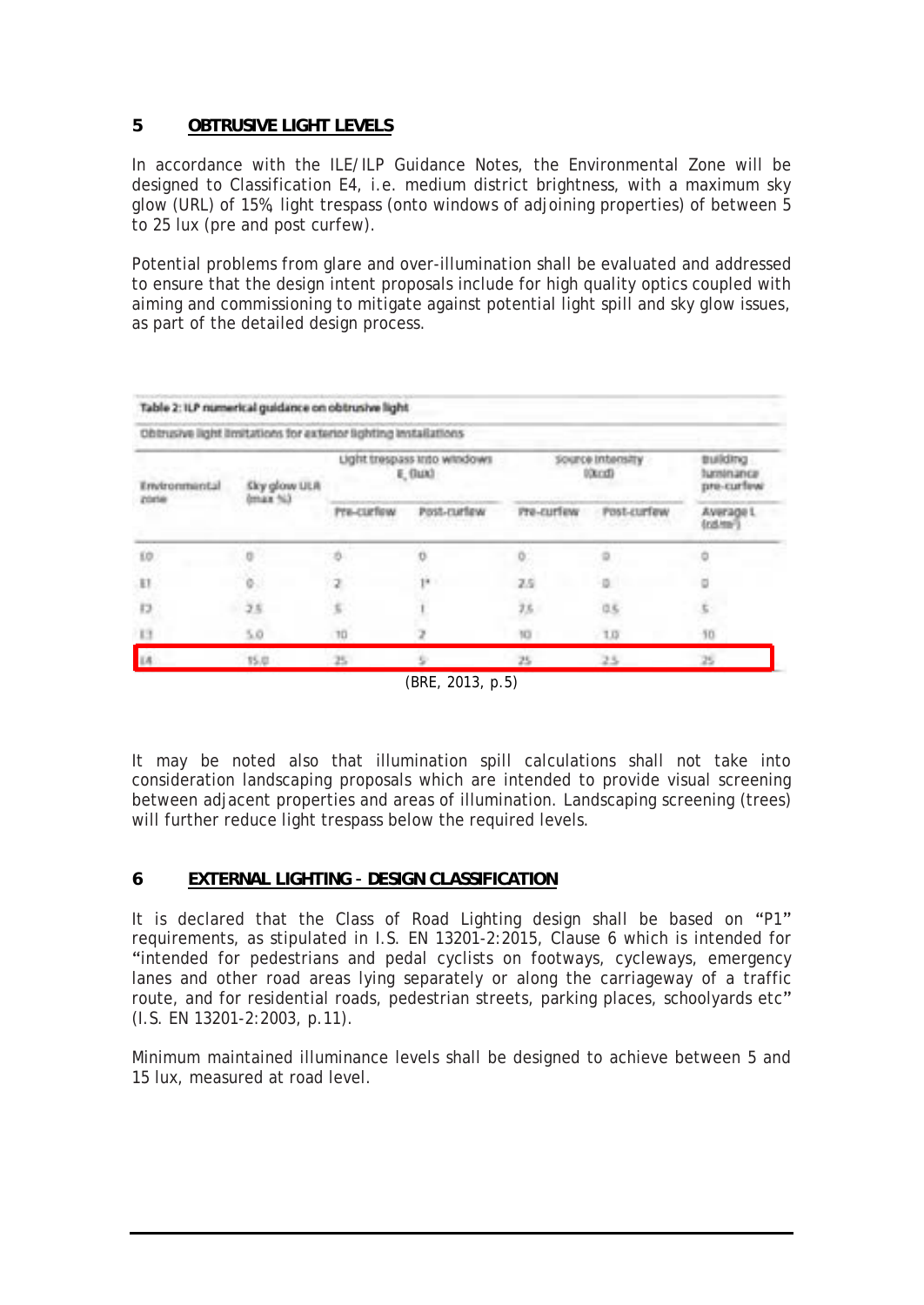| Class.       | Horizontal illuminance                                                                                                                                |                            |  |  |  |
|--------------|-------------------------------------------------------------------------------------------------------------------------------------------------------|----------------------------|--|--|--|
|              | $\overline{E}$ in $\mathbf{b}$ <sup>*</sup><br>Iminimum maintained!                                                                                   | Eran in bo<br>Imaintainedi |  |  |  |
| 81           | $-16$                                                                                                                                                 | 5                          |  |  |  |
| 52           | 10                                                                                                                                                    | 镇                          |  |  |  |
| 83           | 7,6                                                                                                                                                   | 1.5                        |  |  |  |
| \$4<br>5     |                                                                                                                                                       |                            |  |  |  |
| \$55<br>s.   |                                                                                                                                                       | 0.6                        |  |  |  |
| 56           | 2                                                                                                                                                     | 0.6                        |  |  |  |
| 87           | performance not determined                                                                                                                            | performance not determined |  |  |  |
| ă.<br>CERSS. | To provide for uniformity, the actual value of the maintained average<br>illuminance may not exceed 1,5 times the minimum $E$ value indicated for the |                            |  |  |  |

#### Table 3 - S-series of lighting classes

(I.S. EN 13201-2:2003, p. 10)

#### **7 EXTERNAL LIGHTING – DISABILITY ACCESS CERTIFICATE**

Where identified in the Disability Access Certificate application, the design of external lighting along designated routes shall specify external illumination levels of 100 lux on ramps or steps (measured at ramp or tread level), and 20 lux on level and gently sloped surfaces in accordance with the Building Control Regulations Technical Guidance Document M, 2010, Section 1.1, Clause g.

#### **8 PUBLIC LIGHTING – & CCTV**

Please see drawing at Appendix A showing the indicative locations of site lighting & CCTV coverage to the site.